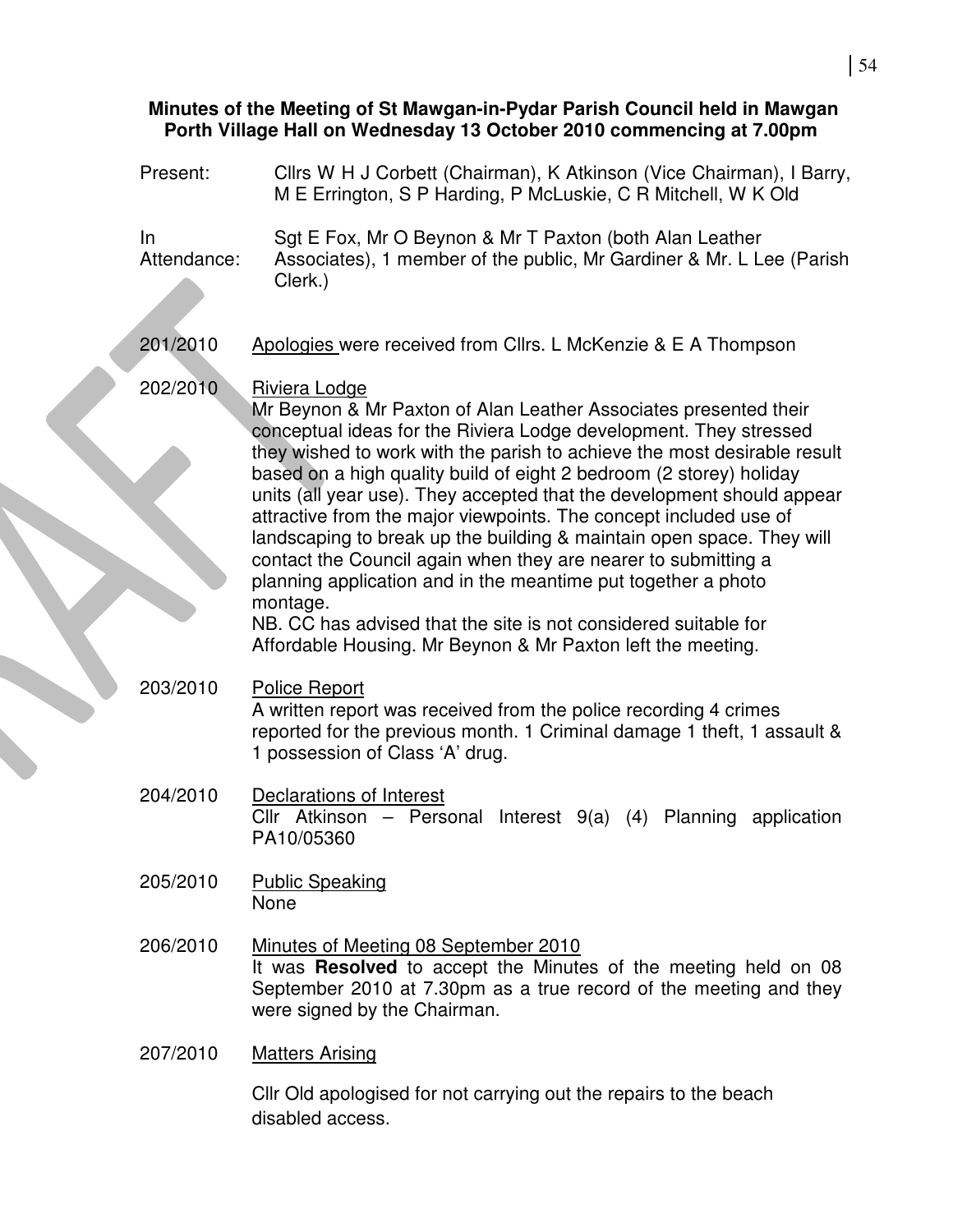The clerk confirmed that arrangements for the rusty railing to be removed from the North Steps would be actioned as soon as the undergrowth died back.

The Clerk also confirmed that Rosie Dunkley of Radio Cornwall had agreed to set the record straight on air regarding the problem with the dog bin.

The response from CC regarding the bowling alley use did not address the issue of all year usage or the views of the local residents. Cllr Mitchell & the Clerk to follow up with CC.

## 208/2010 Vacancies in Council

Mr. Maurice Raby is unlikely to be proceeding with his interest in the vacancy. An expression of interest has been received from his son Michael Raby who has been asked to put his interest in writing to the Council. Cllr Coles has resigned for family reasons. The Chairman has expressed his thanks for her valued input over many years. The Clerk will write to thank her on behalf of the PC. The Clerk has advised Cornwall Council & a vacancy notice is awaited.

# 209/2010 Planning

(a)New Applications

(1) PA10/04895 Mr & Mrs Cockburn, Chyryn Access to Pirates Perch, Trenance, Newquay, TR8 4BY Proposed Balcony, spiral staircase & replacement of two windows with French doors. **Resolved** – No objections

(2) PA10/05134 Mr C Watts, Windyridge Access to Seaspray, Mawgan Porth, TR8 4AL erection of conservatory. **Resolved** – No objections

(3)PA10/05291 Dr P Walker, Proposed balcony extension. The Craggs, Tredragon Road, Mawgan Porth, TR8 4DD

**Resolved**- No objections although the PC considered the original design was superior on account of the use of more suitable materials.

(4) PA10/05360 Mr D Bray (Special branch trees) Removal of 2 Ash trees & 1 Monterey Pine, The Craft Shop, Long Lane, St Mawgan, TR8 4ER

**Resolved** – To support the Tree Officer's view.

(b) Advice from Cornwall Council

(1) C2/10/00963 Merlin Farm. Discharge of conditions 5&6 of 09/01006 for regularised retention & complete demolition & construction works to redundant barns for 3 holiday units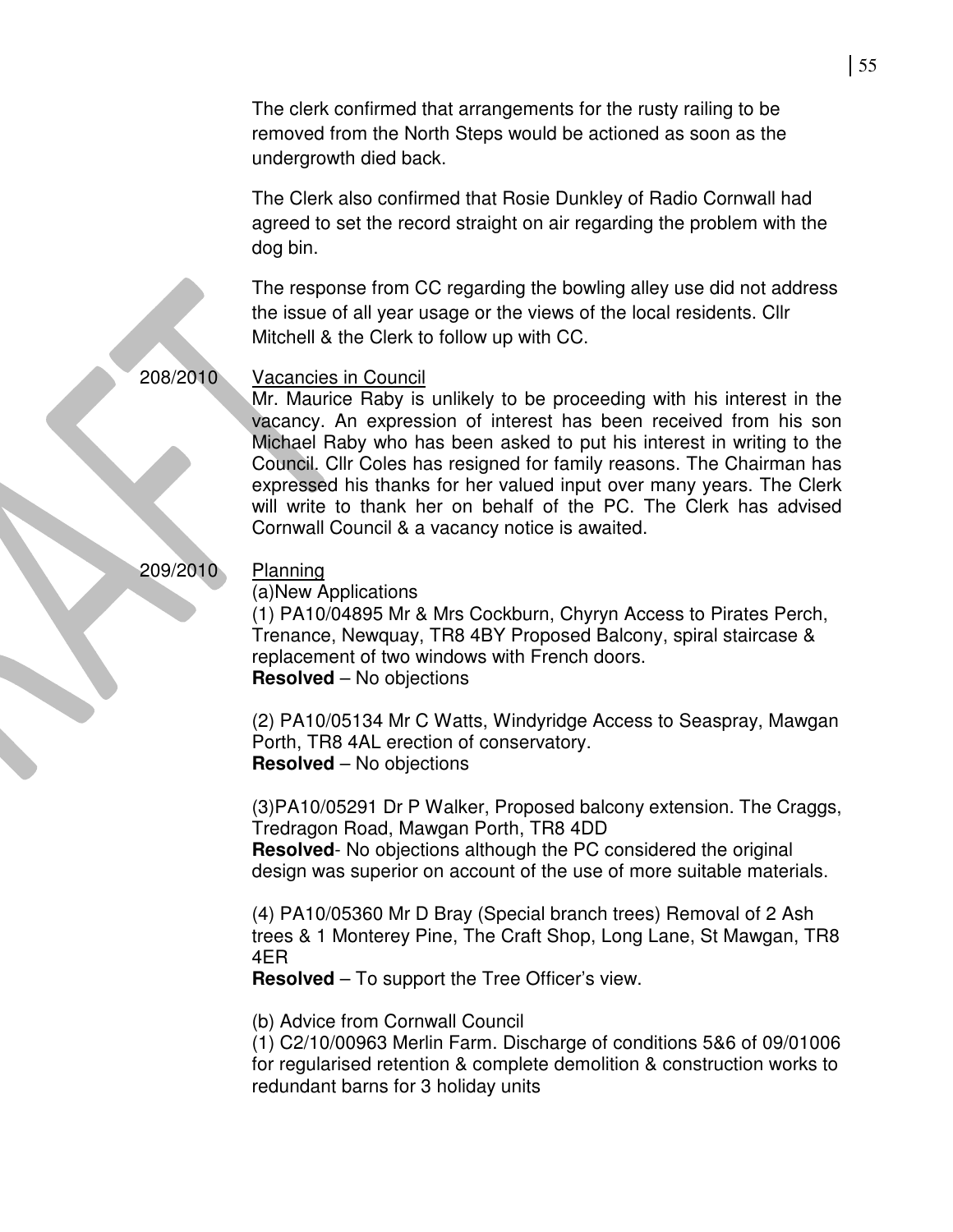(2) C2/10/01007 Ball Cottage, Ball Lane, St Mawgan. Conditional Permission granted for proposed garden store (3) C2/10/01024 Lanherne Barton, St Mawgan. Consent granted for felling 4 leylandii trees

(4) PA10/04455 14 Carloggas Farm Cottages, St Mawgan. Conditional Permission Granted for the introduction of a low profile metal framed conservation roof light & flashing into an existing slate roof. (5) PA10/04661 Son-Kla, Gwen An Mor, Trenance. Conditional Permission Granted for erection of extensions to form utility room, ensuite shower room/store & first floor sitting room/study.

(6) Sustainable Community Strategy **–** Noted - no response

(7) Compost campaign-circulated - workshop 04 November Cllr McLuskie to attend

(8) ASKSARA – www.cornwall.gov/asksara Adult care & support poster to be placed on notice board

(9) Precept - Notification required by 31 December 2010 Clerk to prepare draft budget for Precept, Councillors asked to advise any special requests by November meeting,

(10) Cornwall Community Action Week 31 Oct – 06 Nov - Circulated prior to meeting

(11) Cornwall Affordable Housing Development Plan Document (DPD) Options consultation draft - September 2010 – Circulated prior to meeting. All councillors requested to read prior to November meeting when a member will be appointed to respond. **Item added to November agenda** 

(12) Urgent invitation to attend Hard Choices budget stakeholder event: Circulated prior to meeting – Cllr Barry to attend

(13) Local Council pre-application task group - meeting - Wednesday 10 November at 6.30pm – Circulated prior to meeting- Cllr Barry to attend.

(14) Revision of the Local Validation List – Cornwall Council The consultation period will run for 8 weeks from  $8<sup>th</sup>$  October to  $3<sup>rd</sup>$ December – Circulated prior to meeting. **Deferred to November meeting** 

(c) Enforcement issues

(1) The trading at Marver Cottage was judged by CC to be of a small scale & permitted under C3 Use of the Use Classes (Amendment) Order 2005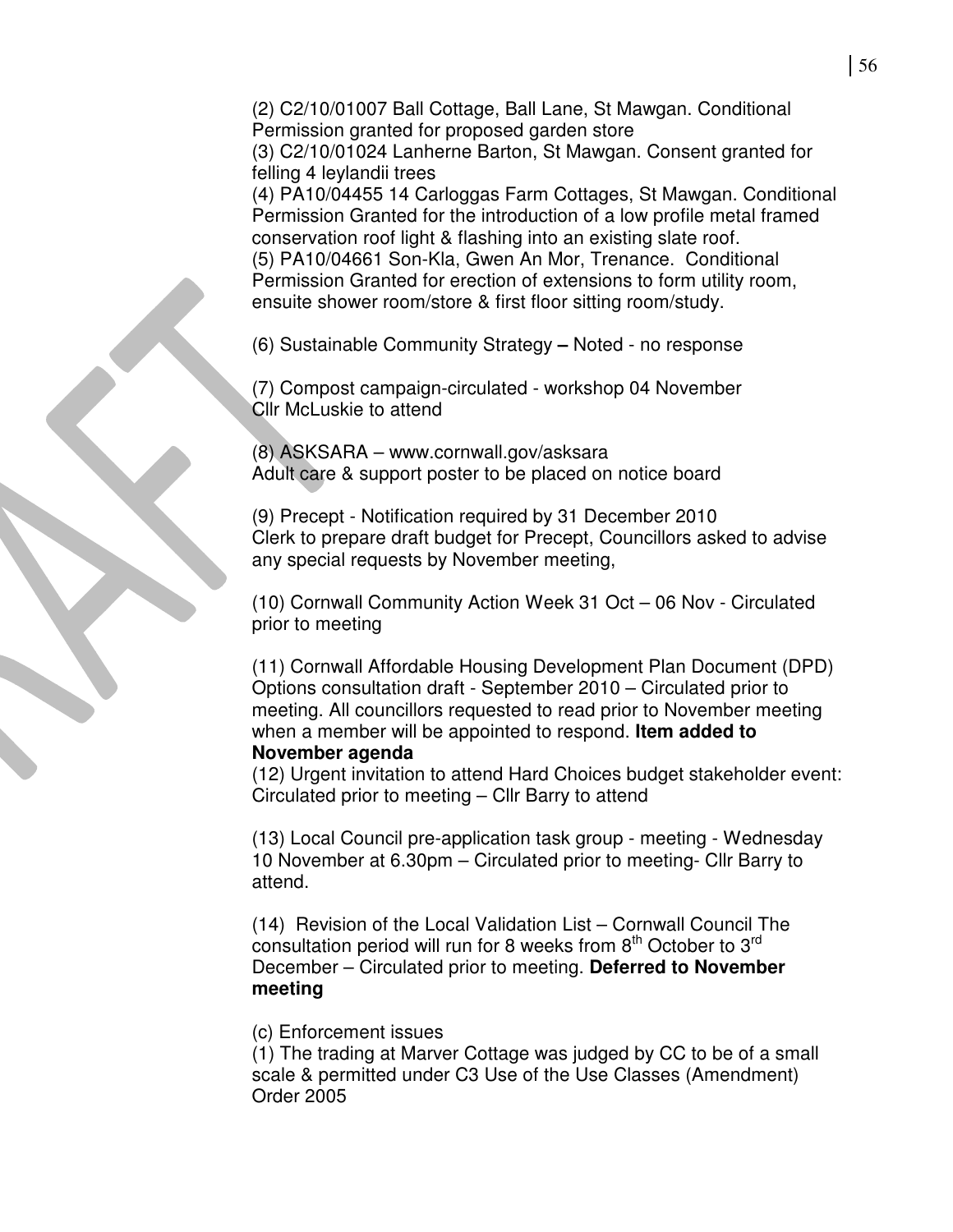(2) The police contacted us to advise they had no interest in the person camping on land in the Menalhyl valley. The Clerk will contact CC to ascertain their view.

(d) Other Issues

Cllrs have been unable to access some of the plans on the CC website. Clerk to make enquiries regarding this problem.

210/2010 Standing Order Review

The Model Standing Orders & existing standing orders had been circulated prior to the meeting. It was considered that the PC's existing Standing Orders covered all the points in the Model Standing Orders although not in so much detail. The PC had attained Quality Council status using its existing Standing Orders. It was therefore felt that only minor adjustments were needed. Councillors were requested to advise the Clerk of anything that should be added prior to the next meeting at which stage Cllr Mitchell & the Clerk would produce a final draft.

### 211/2010 Portfolio Holders Review

Draft proposals had been issued at the September meeting. **Resolved** to adopt the proposals in principle. Three people would be attached to each working group & the Chairman would telephone all the Councillors to arrange the allocation of duties for approval at the next meeting.

Cllrs Harding & Old left the meeting at 8.35pm

- 212/2010 The Newquay & St Columb Community Network Forum Monthly report circulated prior to meeting. Future dates 08 Feb 2011, 10 May 2011, 05 July 2011, 04 Oct 2011 & 06 Dec 2011 Cllr Errington has requested these meeting start later as he is unable to attend at 6.30pm
- 213/2010 Mawgan Porth Beach See matters arising & Clerk's report.

### . 214/2010 Playing Field

Mrs Young-Jamieson has agreed to allow a concrete base below the roundabout mat & also for drainage to be put in. **Resolved** that the Chairman would attend to the drainage with a budget of £1000.

**Resolved** that the Chairman would work with Kevin Snell to lay the concrete & carry out the other small works (in the parish) in the clerk's report (as it was impractical to arrange quotes for each individual item).

215/2010 Burial Ground/Closed Cemetery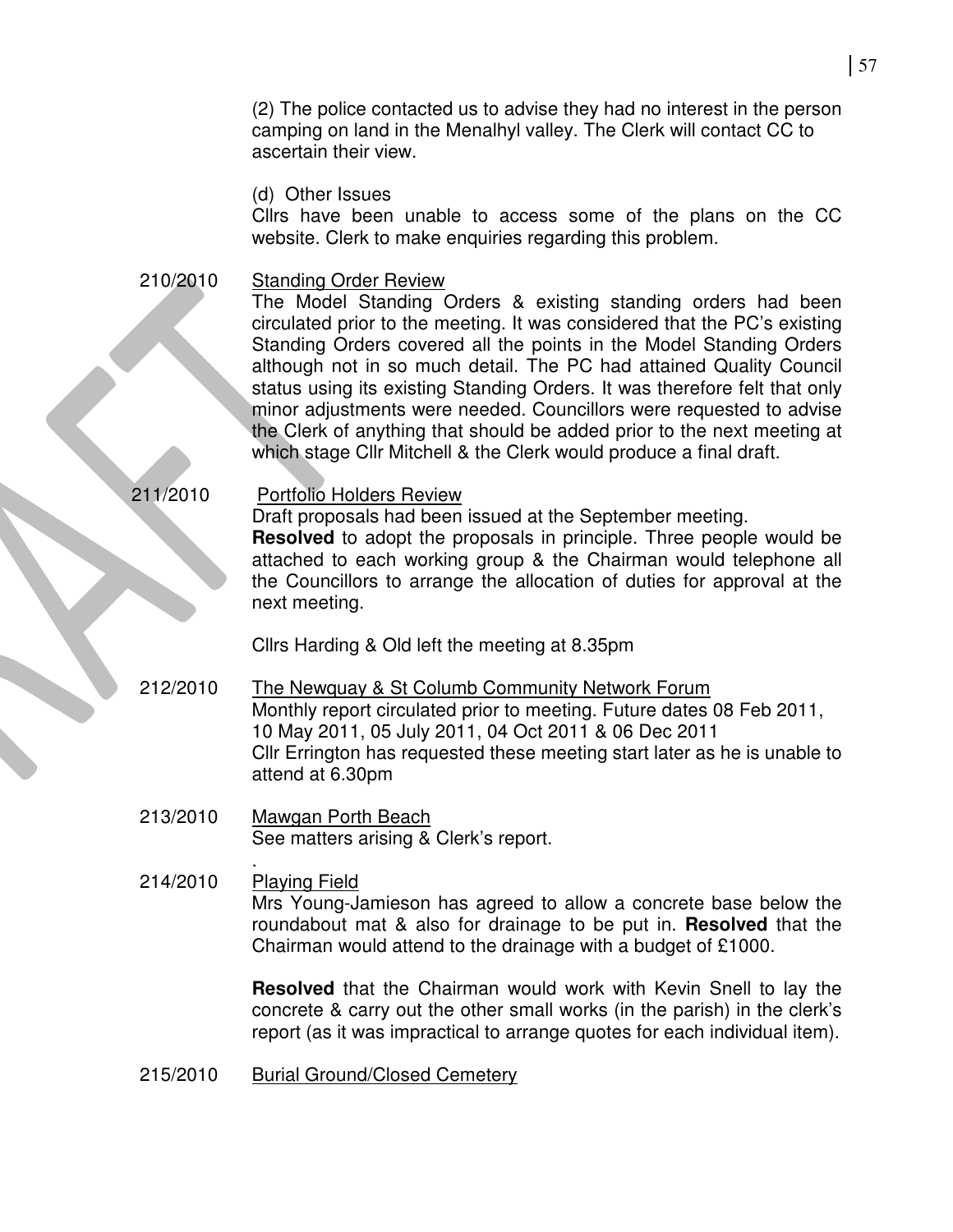|                      | T Michell has now pruned the roses. He has also attempted to clear the<br>moss from the paths & will complete this task in time for Remembrance<br>Sunday.<br>Cllr Mitchell will advise the PCC that work on the Leylandii trees is<br>outside the scope of the PC's maintenance contract & remains their<br>responsibility.                                                                                                                                                                                                                                                                                                                                                                                                                                                                                                                           |
|----------------------|--------------------------------------------------------------------------------------------------------------------------------------------------------------------------------------------------------------------------------------------------------------------------------------------------------------------------------------------------------------------------------------------------------------------------------------------------------------------------------------------------------------------------------------------------------------------------------------------------------------------------------------------------------------------------------------------------------------------------------------------------------------------------------------------------------------------------------------------------------|
| 216/2010<br>217/2010 | <b>Footpaths</b><br>The Chairman has investigated the problems with the horse barrier<br>over the river between Retorrick & Mawgan Porth Holiday Park (FP31),<br>which has collapsed & is partially missing.<br>The Clerk will request that Mr H Gordon (CC) comes out to inspect the<br>barrier. Mr Gordon will also be requested to inspect the lower part of<br>FP39 as the PC does not believe the work has been carried out to a<br>satisfactory standard. Cllr Barry & the Chairman would like to be<br>present at both inspections.<br><b>Council Website Project</b><br>The Clerk has arranged for the contact information & the minutes to be<br>updated on the website. He will continue to work on the other pages. It<br>was agreed that the agenda should be put on the website at the same<br>time as it is placed on the notice boards. |
| 218/2010             | Clerk's Report<br>The Clerk's report had been circulated prior to the meeting. A number<br>of items require following up.<br>The Chairman will liaise with Bill Rowe & Andrew Nott from the History<br>Group & Mrs Young-Jamieson to draw up a schedule of works in order<br>to arrange pricing for the St James' Well Project.                                                                                                                                                                                                                                                                                                                                                                                                                                                                                                                        |
| 219/2010<br>220/2010 | Other reports<br>Renewable and Low Carbon Energy in Cornwall Conference<br>30.09.2010<br>This report was tabled. The Clerk will circulate to all councillors. Item<br>to be placed on November agenda.<br><b>Accounts</b>                                                                                                                                                                                                                                                                                                                                                                                                                                                                                                                                                                                                                              |
|                      | (1) It was <b>Resolved</b> to pay the following accounts:                                                                                                                                                                                                                                                                                                                                                                                                                                                                                                                                                                                                                                                                                                                                                                                              |

| T Michell              | Maintenance - September 2010              | 962.76      |
|------------------------|-------------------------------------------|-------------|
| L Lee                  | Clerks September Salary & expenses        | 635.66<br>£ |
| M Farmer               | Beach Cleaning - September                | £ 671.00    |
| Mrs T P Young-Jamieson | Playing Field Rent 1 year                 | 100.00      |
| <b>HMRC</b>            | PAYE Tax & NI 2 quarters                  | £ 411.07    |
| <b>SLCC</b>            | <b>Cemetery Management Course - Clerk</b> | £ 111.62    |
| Total                  |                                           | £2780.49    |

(2) The draft half year accounts will be circulated for comment at the November meeting

(3) The Clerk is liaising with LloydsTSB in order to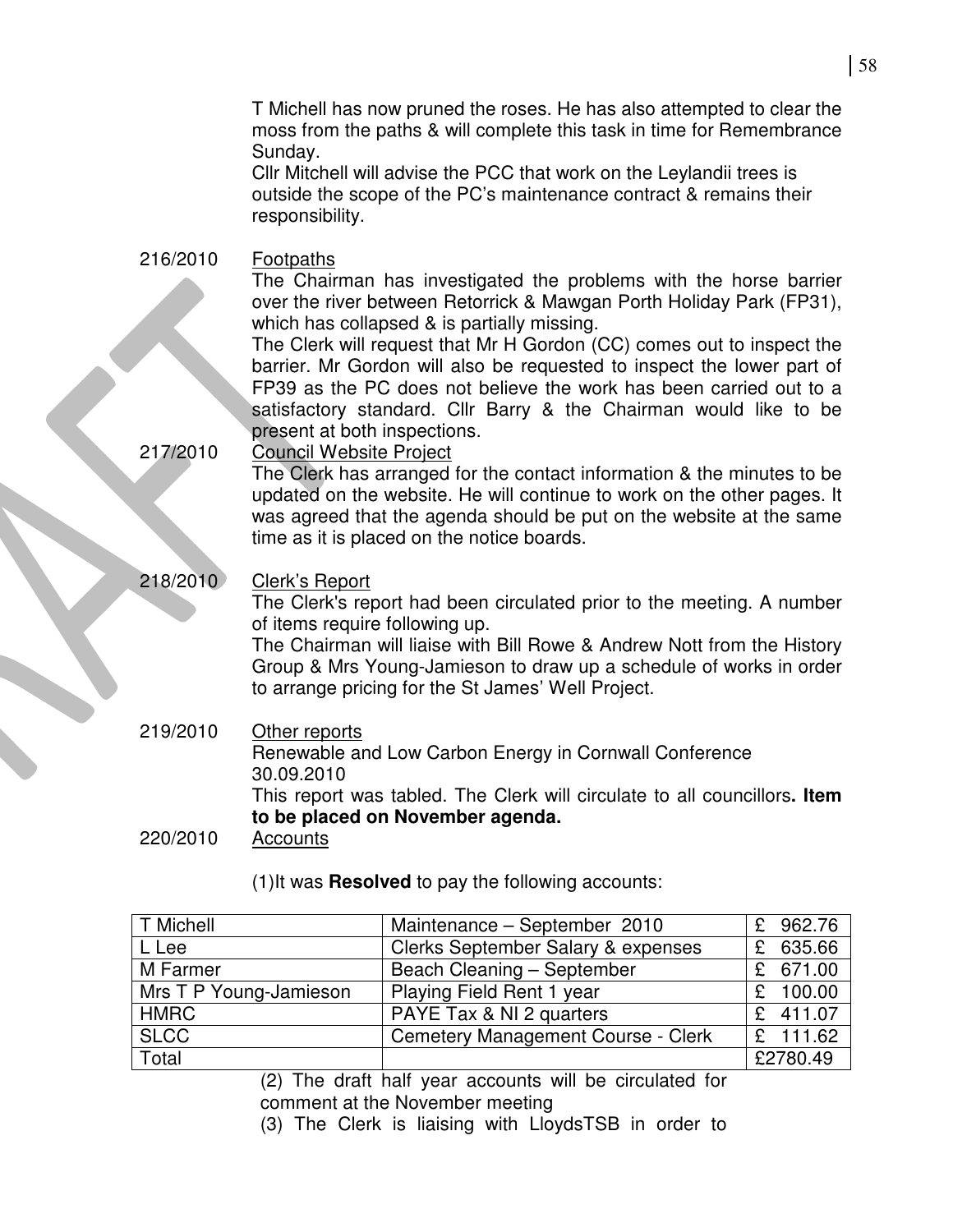ensure the amended bank mandate becomes operational.

221/2010 Transport Issues

In view of Cllr Coles resignation & Cllr Thompson's absence the issue of bus services was deferred to the next meeting.

Helen Couch (CC) has been asked to relocate the grit bins to The Merrymoor Inn car park in order that the PC can store them in the parish for future use.

**Resolved** – Clerk to write to Mr Howarth of Western Greyhound buses to emphasise the need for bus drivers to take extra care in icy conditions.

222/2010 Outstanding Highways Issues

Cllr Errington advised the county inspectors have been investigating the bridge at Mawgan Porth.

 The technical officers report is awaited for the junction at the hilltop for St Eval.

223/2010 Remembrance Sunday

 Cllr. Errington declared a Prejudicial & Personal Interest in this item as he is Treasurer of the Royal British Legion. He left the meeting. Cllrs Atkinson & Mitchell declared Personal Interests as they are members of the RBL, Resolved to make a donation of £50 to the Royal British Legion. Cllr Errington returned

- 224/2010 New Bench opposite Hawkey's shop The Clerk agreed to make further investigations regarding receipt of funds from The Best Kept Village competition.
- 225/2010 Miscellaneous Correspondence
	- (1) Cornwall Fire and Rescue Service's quarterly publication "Beyond Cover' Circulated prior to meeting.
	- (2) Imogen Kaczmarek Trewithan Blue Tree damage **Resolved** – Clerk to write to Ms Kaczmarek apologising for damage, offering to purchase replacement to go alongside existing tree & explaining that the land belongs to the cricket club.
- 226/2010 Any Other Business None

The meeting closed at 9.40pm